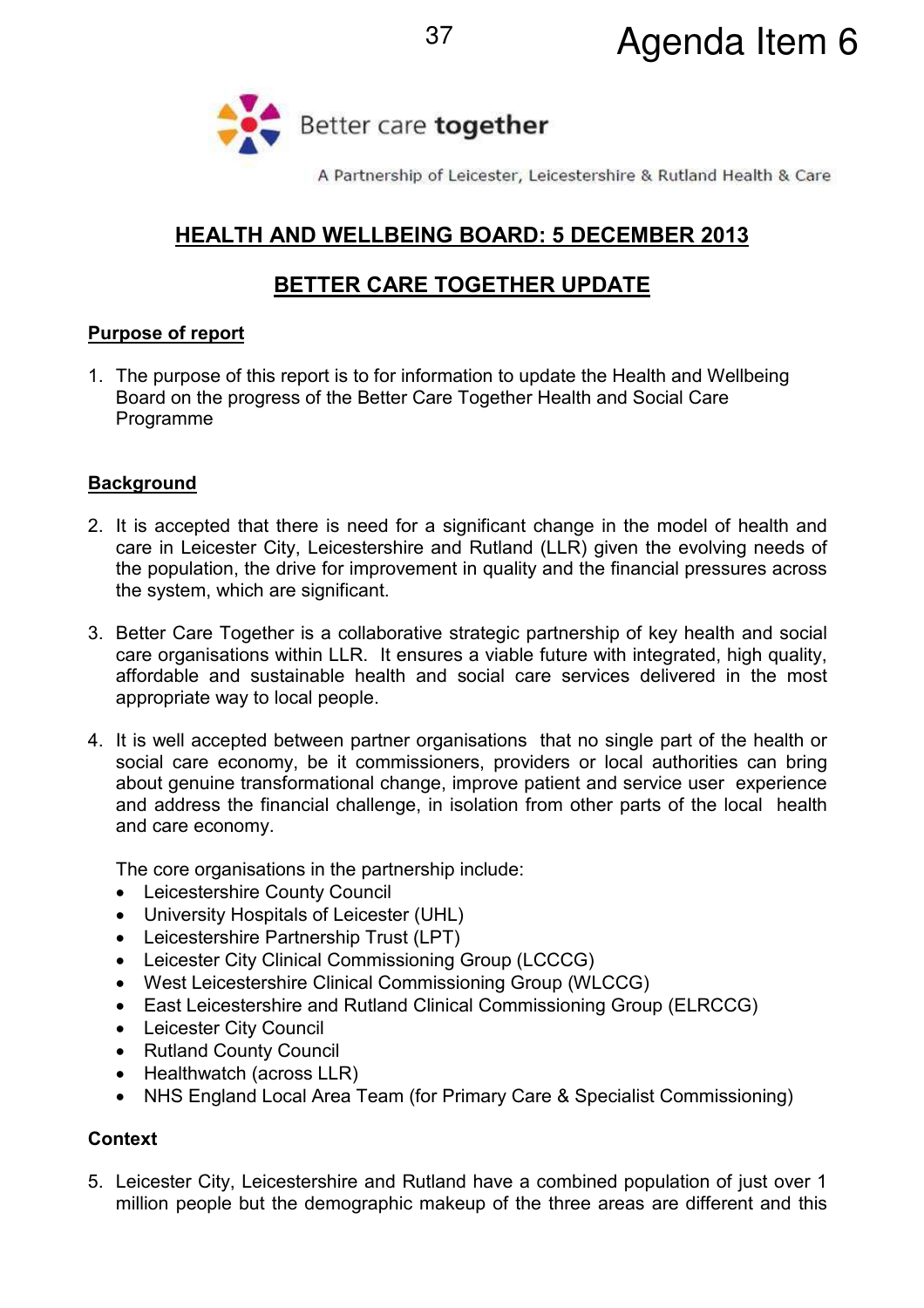leads to some differing health and social care priorities. The 2011 census showed that the number of people in the region had grown by 9.2%, with the number of people over the age of 65 increasing by 15%, with projections suggesting that this number will continue to increase to 2030. Service delivery needs to adapt and change to ensure it continues to be relevant to the needs of the population.

## **Economy**

6. Financial forecast, based on the current baseline, predicts a joint Leicester City, Leicestershire and Rutland health system deficit of £290m by 2017/18. This is predicated on Commissioners (pre QIPP) deficit of circa £100m and main providers, UHL & LPT (pre CIP) deficit of circa £190m. This deficit is driven by demographic and residual growth drivers and increasing costs of delivering healthcare. In addition, the social care system is subject to additional and increasing financial pressures across all three local authorities of c £81m

## **Strategic Aim**

7. Better Care Together drives fundamental redesign of service pathway and introduces new means of service delivery It puts quality and safety at the heart of care delivery as a lead priority in the context of efficient exploitation of all available resources.

## **The Better Care Together strategic work plan**

- 8. The LLR wide Better Care Together Strategy for Health and Social Care is currently being agreed between the BCT partnerships. Chief Officers have worked together to map out the activity and timelines to achieving the strategy.
- 9. Better Care Together coordinates change which is achieved by:
	- Agreeing a joint planning footprint across LLR health and social care
	- Capitalising on the benefits of what we can do together whilst still recognising where we need to deliver different solutions to different community groups.
	- Redesigning health and care pathways to ensure, modern, integrated, joined up services across organisational boundaries
	- Identifying efficiencies achieved through delivering pathways in new ways, in new places, through existing and/ or new providers
	- Shifting the delivery of some healthcare services away from hospital based care (acute and non-acute) towards prevention, improved primary and community care and more home based care.
	- Ensuring sustainable change through mature economic modelling of future health and care scenarios
	- Defining the financial, quality and access implications of proposals that aim to take out overcapacity, reduce duplication and minimise waste.
- 10. The Better Care Together Programme Board have agreed the initial focus will be on the following five pathways:
	- 1. Cardiovascular
	- 2. Respiratory
	- 3. Cancer
	- 4. Dementia
	- 5. Mental health: depression and substance misuse.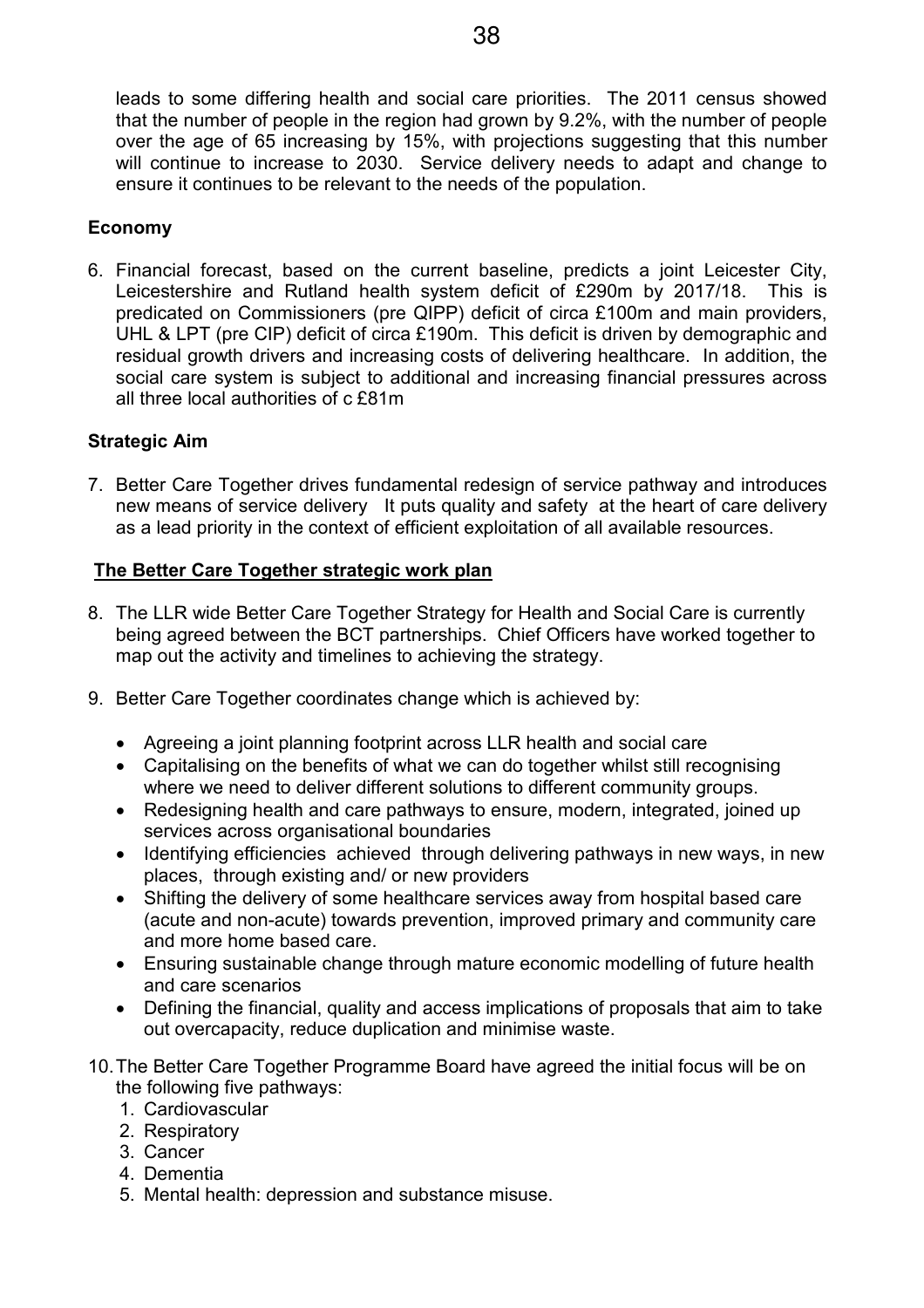#### **Better Care Together Governance and Programme Structure**

11. In recent months we have reviewed and restructured the Better Care Together Programme Governance to reflect a stronger more integrated role for the Leicester Leicestershire and Rutland local authorities. We wanted a more effective structure to take forward the strategic vision and joint workplan and needed to be clearer as to how the programme fits with the strategic decision making bodies that it operates within.

The Better Care Together Governance Map is attached. The key features include:

# 12. **Leadership: a Better Care Together Experts Steering Group**

The purpose of the Experts Steering Group is to provide the mandate for change, leadership and support to the BCT partnership and for individual group members to act as advocates and enablers in their respective organisations. Membership includes senior executive and non-executive membership from all partner organisations including a local authority member from each Health and Wellbeing Board and/or Overview and Scrutiny Committee. This group will have its inaugural meeting in January 2013.

# 13. **The Better Care Together Programme Board**

A new, smaller, more focused Programme Board has been established and has met each month from September.

Membership includes senior management from all partner organisations including each local authority including Rutland. Its purpose is to ensure a blueprint for change with good BCT management and governance. It assures system wide strategic programme planning is effective and workstreams accountable through regular monitoring reporting of progress, risks and issues. It takes opportunity for greater working together and makes it happen.

It takes the draft proposals for new, joint models of health and care on to the appropriate decision making forums.

# 14. **The Better Care Together Task Groups**

These groups are new ways of working together across organisations, on important cross cutting themes that arise from proposals for new models of health and care. These groups have middle management, specialist representation from all partner organisations. In addition – all the groups have Public and Patient representation and clinical representation.

# 15. **The BCT Task Groups are as follows:**

 BCT Public, Patient and Service User (PP&SU) Task Group Purpose: To facilitate public involvement in the BCT workstreams and projects. To ensure the PP&SU perspective and experience contributes to the work of BCT and involvement that is appropriate and consistent though the programme. To assure the programme board that this is effective Chair: Healthwatch